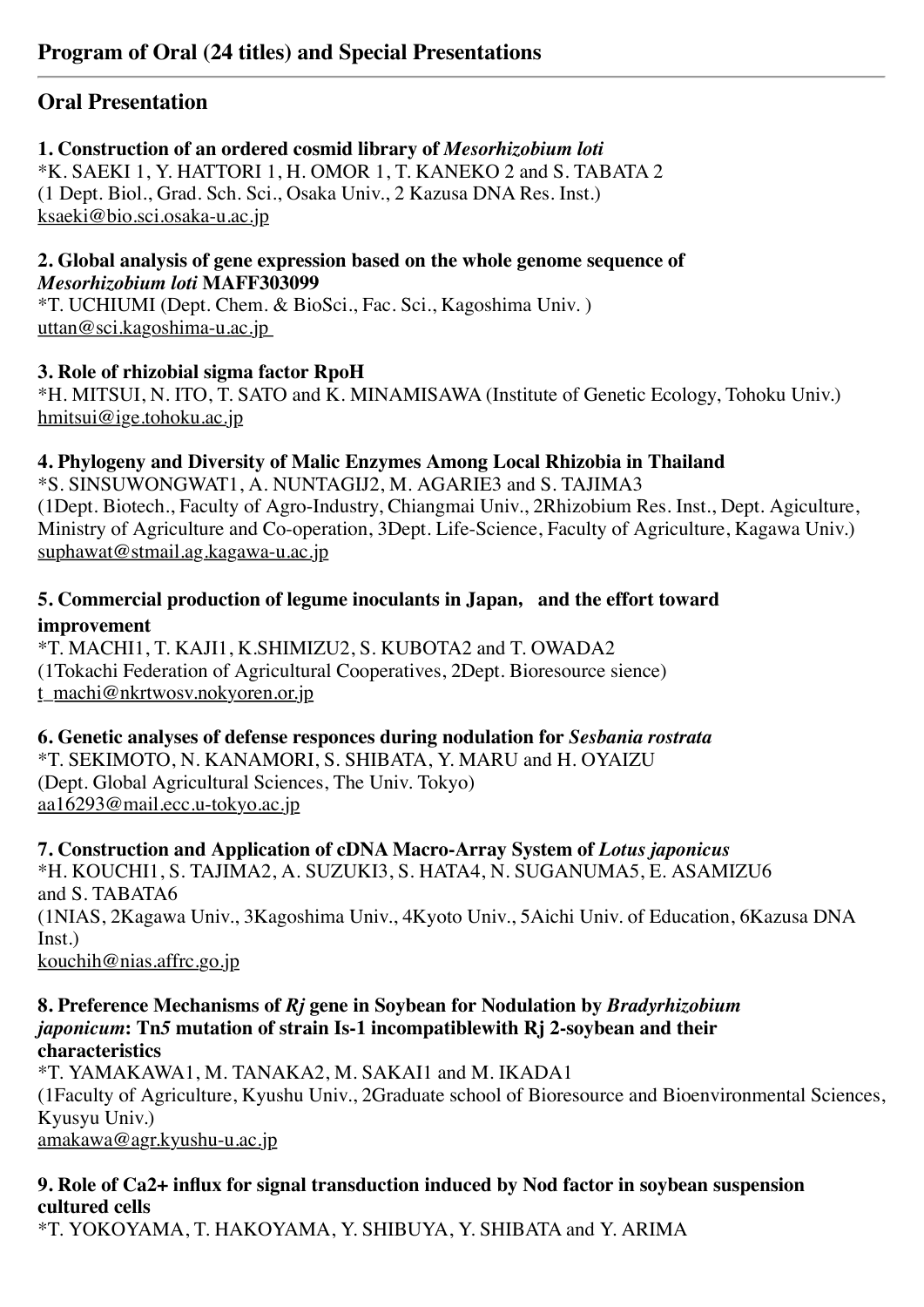(Tokyo Univ. of Agriculture and technology) Tadashiy@cc.tuat.ac.jp

#### **10. Phenotype analysis of sym79, the infection thread mutant**

MYLA L. TANSENGCO, \*M. HAYASHI, M. KAWAGUCHI2 and Y. MUROOKA (1Dept. Biotech., Graduate School of Engineering, Osaka Univ., 2Graduate School of Art & Science, Univ. of Tokyo) hayashi@bio.eng.osaka-u.ac.

#### **11. Legume root hair nuclei detect gravity, and rhizobia and Nod factors increase the speed of the response**

N. HIRASAWA, T. SASAKI and \*R. RIDGE (International Christian Univ.) ridge@icu.ac.jp

#### **12. Studies on molecular evolution of the soybean nodule-enhanced phosphoenolpyruvate carboxylase gene through promoter analysis**

\*T. NAKAGAWA1, K. ASHIDA2, K. TAKANE3, M. BANBA4, H. KOUCHI3, K. IZUI1,2,4 and S. HATA1,2,4 (1Graduate School of Agriculture, Kyoto Univ., 2Faculty of Agriculture, Kyoto Univ., 3National Inst. of Agrobiological Science, 4Graduate School of Biostudies, Kyoto Univ.) shing@kais.kyoto-u.ac.jp

#### **13.** *LjLb* **genes expression in** *Lotus japonicus* **symbiosis with** *Mesorhizobium loti*

\*Y. SHIMODA1, T. UCHIUMI2, A. SUZUKI2, K. SENOO3, M. ABE2 and S. HIGASHI2 (1Grad. Sc. Sci. & Eng., Kagoshima Univ., 2Dept. Chem. & BioSci. Kagoshima Univ., 3Fac. Biores., Mie Univ.)

uttan@sci.kagoshima-u.ac.jp

#### **14. Regulation Mechanisms of Soybean Nodule-Specific Uricase II (nodulin-35) Gene Expression**

A. HIROTA1, K. TAKANE2, T. NAKAGAWA3, S. HATA3, S. TAJIMA1 and H. KOUCHI2 (1Kagawa Univ., 2NIAS, 3kyoto Univ., ) attu@affrc.go.jp

#### **15. Involvement of photosynthetic supply in nitrate tolerance of nodulation of hypernodulating soybeans**

H. FUJIKAKE1, T. SUGANUMA1, Y. TAMURA1, T. KAWACHI1, N. OHTAKE1, K. SUEYOSHI1, \*T. OHYAMA1, N. ISHIOKA2, S. WATANABE2, A. OSA2, M. KOIZUMI2, T. SEKINE2, S. MATSUHASHI3, T. ITO3, C. MIZUNIWA3, T. KUME3, H. UCHIDA4 and A. TSUJI4 (1Faculty of Agriculture, Niigata Univ., 2Dept. of Radioisotopes, Japan Atomic Energy Res. Inst., 3Takasaki Radiation Chem. Res. Establishment, Japan Atomicn Energy Res. Inst. 4Central Res. Labo., Hamamastu Photonics Co.) ohyama@agr. niigata-u.ac.jp

**16. Molecular genetic analysis of symbiotic mutant** *astray* **of** *Lotus japonicus* \*R. NISHIMURA, M. OHMORI and M. KAWAGUCHI (Univ. of Tokyo) cc87718@mail.ecc.u-tokyo.ac.jp

#### **17. Nitrogen regulaton of gene expression in** *Lotus* **root hairs**

\*T. MAEKAWA, M. HAYASHI and Y. MUROOKA (Dept. of Biotech., Graduate School of Engineering, Osaka Univ.) takakim1@bio.eng.osaka-u.ac.jp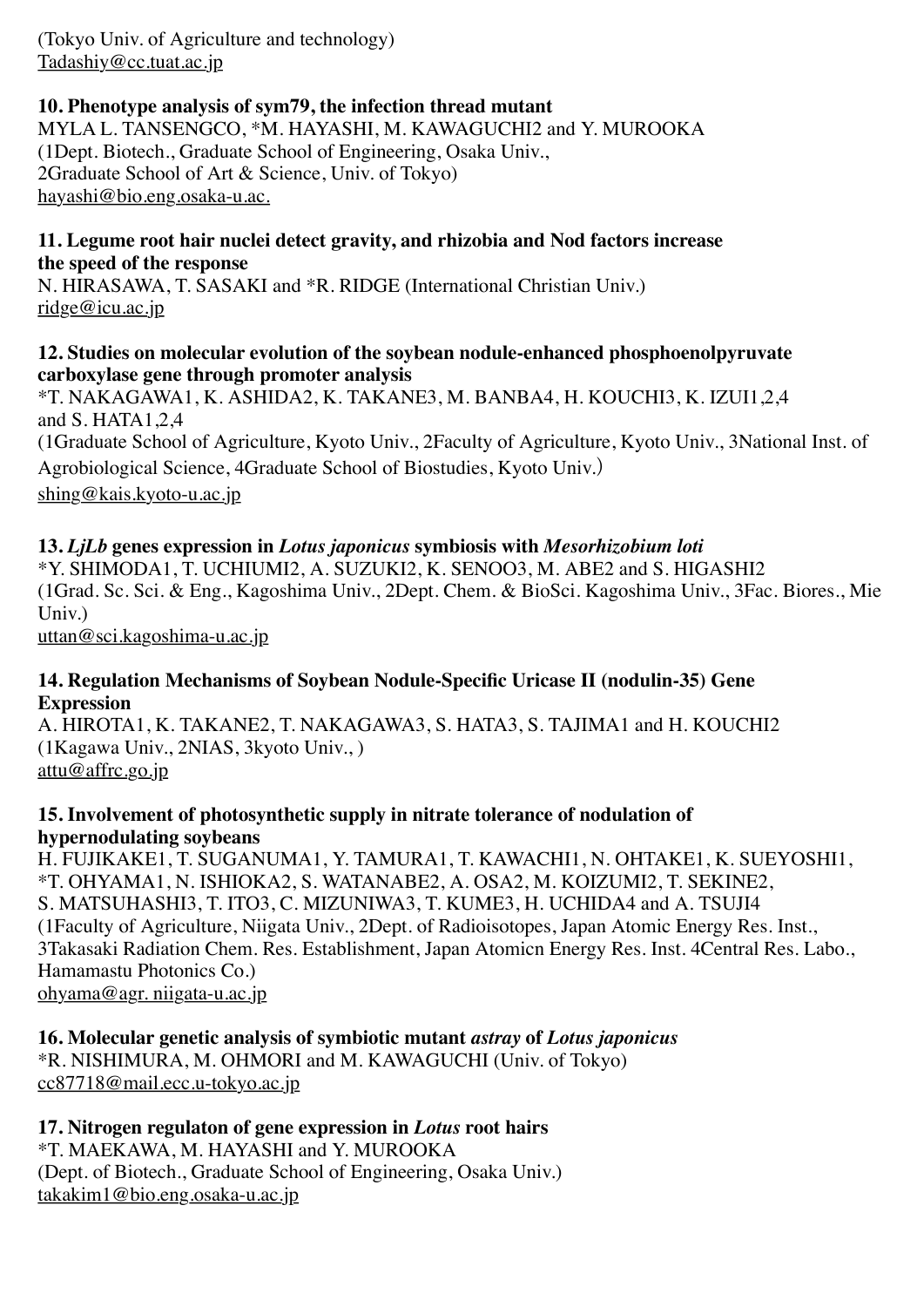#### **18. Positional cloning of a hypernodulating gene**

R. NISHIMURA1, M. HAYASHI2, M. NAGASAWA2, K. HARADA2, G. Wu3, H. KOUCHI3, Y. MURAKAMI3, H. IMAIZUMI-ANRAKU3, S. KAWASAKI3, S. AKAO3, M. OHMORI1 and \*M. KAWAGUCHI1 (1Univ. of Tokyo, 2Chiba Univ., 3NAIR) cmkaw@mail.ecc.u-tokyo.ac.jp

#### **19. Nitrogen-fixing consortium in wild rice**

\*B. Ye, T. MIYAGI, K. NISHIOKA, T. SATO and K. MINAMISAWA (Graduate School of Life Sciences, Tohoku Univ. ) yeye@ige.tohoku.ac.jp

#### **20. Organic acid and sugar components of sugarcane stalk and their role as carbon source for endophytic diazotrophs**

Asis Jr.C.A.1, Khan M.K.2, M. KUBOTA1, H. OHTA1, Y. ARIMA3, Y. NAKANISHI4, N. HAYASHI2, K. TSUCHIYA2 and \*S. AKAO2 (1Ibaraki Univ., 2National Institute of Agrobiological Sciences, 3Tokyo Univ. of Agriculture and Tech., 4Tokyou Univ. of Agriculture) akao@nias.affrc.go.jp

#### **21. Endophytic colonization and** *in-plana-* **nitrogen fixation by diazotrophic bacteria isolated from rice plants**

\*T. ISAWA1, A. ELBELTAGY2, K. NISHIOKA2, T. SATO2, B. YE2, N. HIRUMA1, T. IMADA1, M. NODA1, Y. KURIHARA1, M. KON1, H. MITSUI2 and K. MINAMISAWA2 (1Mayekawa Mfg. Co., Ltd., 2Graduate School of Life Sciences, Tohoku Univ.) isawa@ige.tohoku.ac.jp

#### **22. Comparative anaylsis of Korean and Japanese streains of** *Pseudomonas syringae*  **pv.** *actinidiae* **causing bacterial canker of kiwifruit** \*K. YOUNG-JIN youngjin@sunchon.ac.kr

**23. The growth promotion of cabbage reduced by seed-borne root endophytes** J. PARK, \*H. OYAIZU (The Univ. of Tokyo) a97164@mail.ecc.u-tokyo.ac.jp

#### **24. Expression Analysis of Potato Strboh Gene and the Regulation of the Gene by Elicitor 38 KD from**

\*N. FURUICHI, K. YOKOKAWA, N. HATSUGAI, M. KATOU and A. HASSAN (Graduate School of Science and Technology, Niigata Univ.) nfuru@agr.niigata-u.ac.jp

#### **Special Presentation**

## **1. Super root and developmental biology of nodulation**

Dr. Franz Hoffmann (University of California Irvine)

# **2. Diversity and universality of** *E. coli* **genome**

**-Whole genome comparison between O157 Sakai and K-12 strains-**

Prof. Tetsuya Hayashi (Miyazaki Medical College)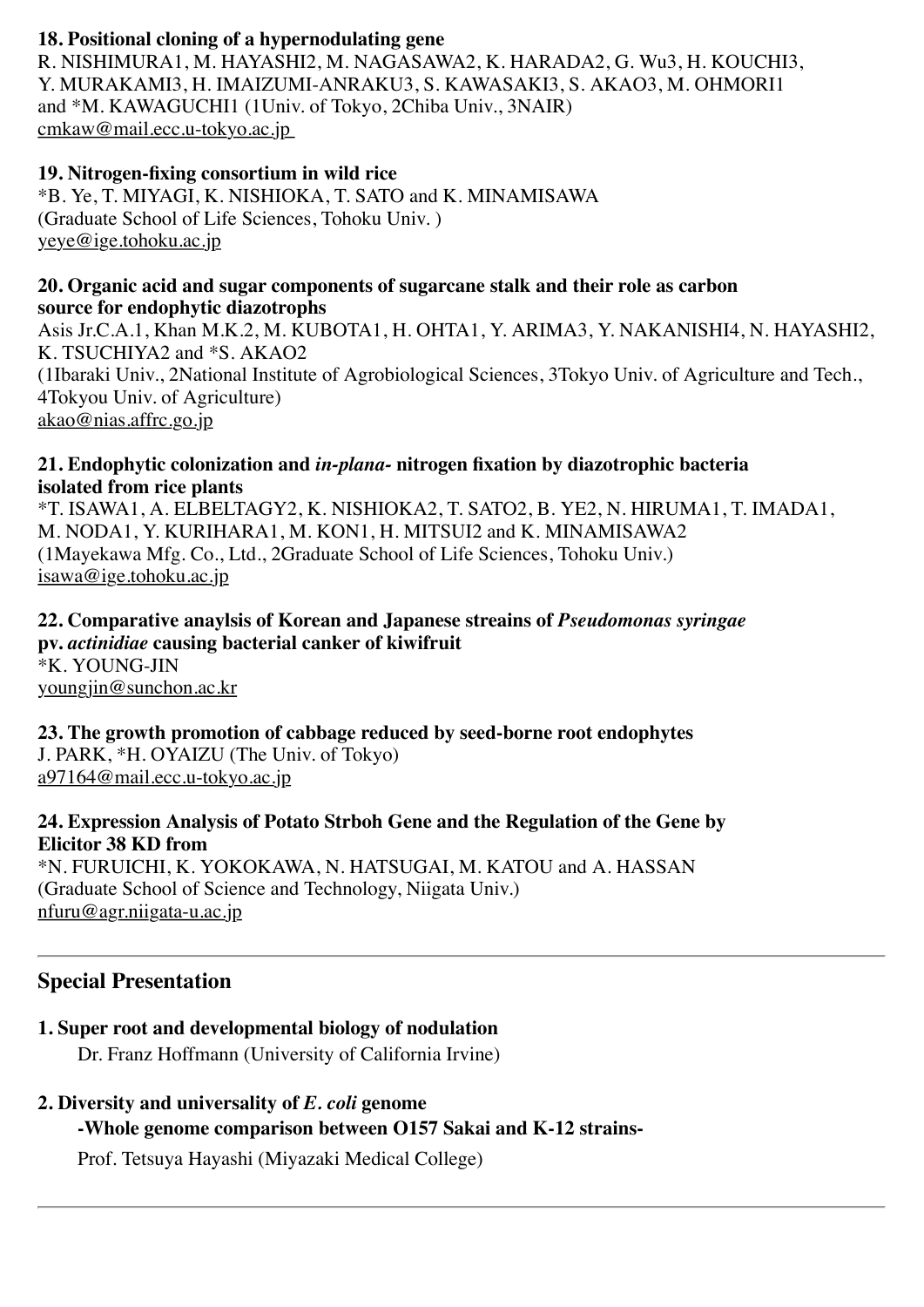#### **1. Genome analysis of** *Mesorhizobium loti*

\*T. KANEKO, Y. NAKAMURA, S. Sato and S. TABATA (Kazusa DNA Res. Inst.) kaneko@kazusa.or.jp

#### **2. Construction of an ordered cosmid library of** *Mesorhizobium loti***: Practical Details and Applications**

K. SAEKI1, \*Y. HATTORI1, H. OMORI1, T. KANEKO2 and S. TABATA2 (1Dept. of Biol., Graduate School of Science, Osaka Univ., 2Kazusa DNA Res. Inst.) ksaeki@bio.sci.osaka-u.ac.jp

**3. Phylonenetic analysis based on the nitrogenfixation gene (***nif***H) in alpha** *Proteobacteria* \*H. KAWASAKI, Jose Jason L. CANTERA and T. SEKI (International Center for Biotech., Osaka Univ.) kawasaki@icb.osaka-u.ac.jp

#### **4. Evolutionary relationships among nodule forming bacteria and related phototrophic bacteria based on farnesyl diphosphate synthase gene**

H. KAWASAKI, \*M. OHASHI, Jose Jason L. CANTERA and T. SEKI (International Center for Biotech., Osaka Univ.) masanori@icb.osaka-u.ac.jp

#### **5. Comparative genomics and** *nod* **gene inducers of** *Mesorhizobium loti* \*K. MINAMISAWA, K. SHIDA, M. ITAKURA, S. SAENGKERDSUB and H. MITSUI (Graduate School of Life Sciences, Tohoku Univ.) kiwamu@ige.tohoku.ac.jp

**6. Analysis of** *Azorhizobium caulinodans* **ORS571 Tn5 insertion mutants** \*Y. MARU, M. HIROKI, N. KANAMORI, S. SHIBATA, T. SEKIMOTO and H. OYAIZU (Dept. of Global Agricultural Sciences, The Univ. of Tokyo) aa16302@mail.ecc.u-tokyo.ac.jp

**7. Analysis of** *Sinorhizobium meliloti* **having multple deletions of the** *mcp* **genes** \*Y. TSUNAMOTO1, T. MORISHITA1, S. HIRASE1, A. TABUCHI1, D. KARASAWA1, B. SCHARF2, P. MUSCHLER2 and R. SCHMITT2 (1Dept. of Biosci. and Biotech., Shinshu Univ., 2Lehrstuhl fuer Genetik, Universitaet Regensburg) tabuchi@gipmc.shinshu-u.ac.jp

**8. Expression and Structure Analysis of NAD-malic enzyme genes in Rhizobia** \*A. KODERA, N. HIRAMITSU, S. SINSUWONGWAT, M. NOMURA and S. TAJIMA (Dept. Life Science, Kagawa Univ.) shuu@stmail.ag.kagawa-u.ac.jp

#### **9. Construction of** *Rhizobium leguminosarum* **expressing high catalase activity and its ability of nitrogen fixation**

\*Y. ORIKASA1, A. KUSANO1, I. YUMOTO2, N. MORITA2, H. OKUYAMA3, N. ICHISE3 and T. OHWADA1 (1Dept. of Bioresource Sci., Obihiro Univ. of Agricul. & Veterinary Med., 2NIAIST, 3Grad. Sc. Envioron. Earth. Sci., Hokkaido Univ.)) s08223@st.obihiro.ac.jp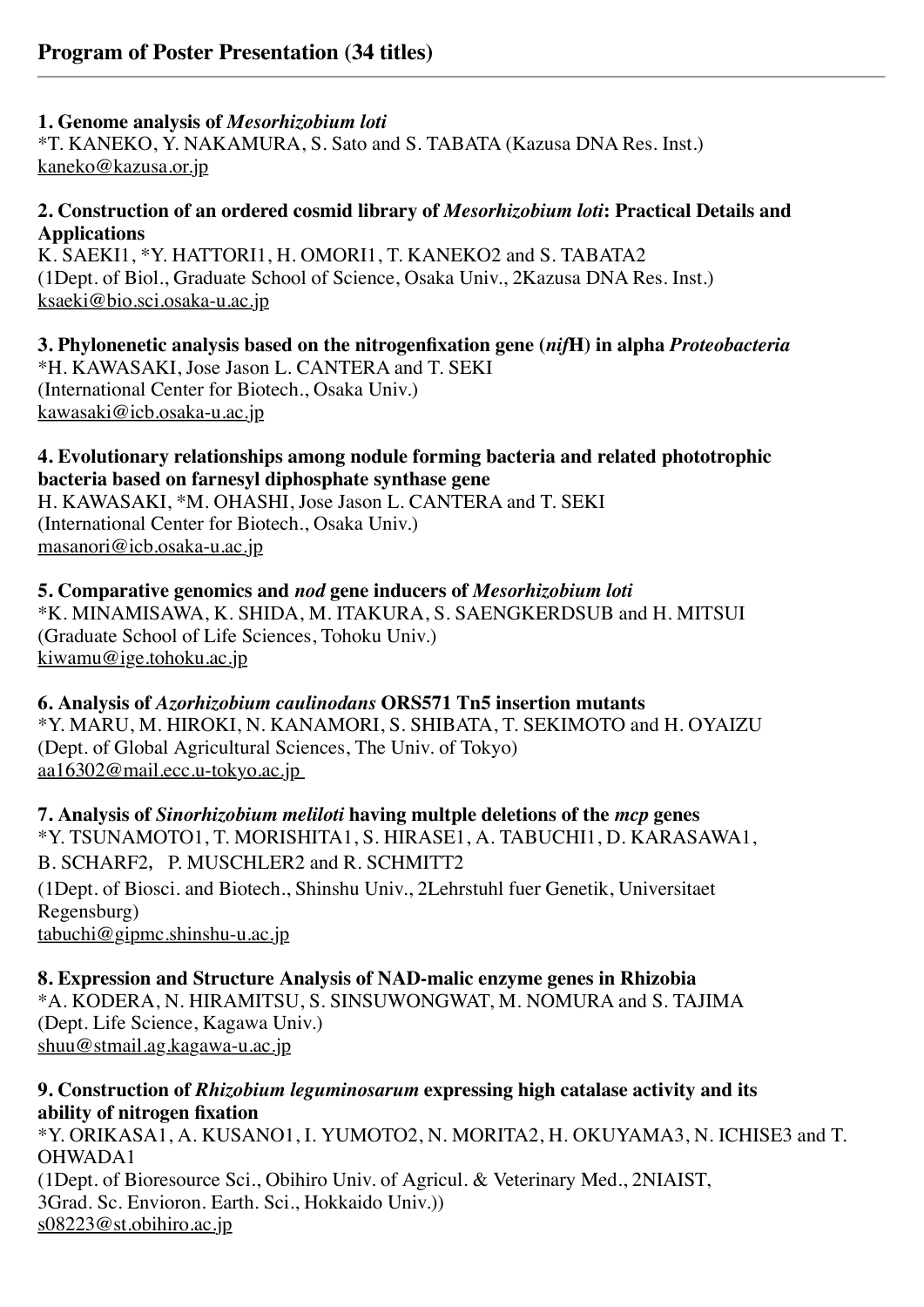### **10. Establishment of simple and rapid method for nodulation in vitro**

\*M. HASHIGUCHI1, T. KAWANO1, R. AKASHI1 and F. HOFFMAN2

(1Faculty of Agriculture, Miyazaki Univ., 2Developmental and Cell Biol., Univ. of California, Irvine) rakashi@cc.miyazaki-u.ac.jp

#### **11. Two approaches to elucidate the recognition mechanism between legume plants and rhizobia at the final stage of symbiosis**

\*M. BANBA1, Y. OOKI2, K. IZUI1,2 and S. HATA1,2 (1Graduate School of Biostudies, Kyoto Univ., 2Faculty of Agriculture, Kyoto Univ.) shing@kais.kyoto-u.ac.jp

#### **12. Structures of Nod factors produced by** *M. loti* **JRL501 and early responses of** *Lotus japonicus* **MG-20 to purified Nod factors**

\*S. A. CHECHETKA1, M. ISHIZAKA2 and H. KOUCHI1 (1NIAS, 2NIAES) kouchih@nias.affrc.go.jp

### **13. White clover nodulin gene** *TrEnodDR1* **in Transgenic** *Lotus japonicus*

\*T. SHITAOOTA1, A. SUZUKI2, T. AOKI3, M. ABE2, T. UCHIUMI2 and S. HIGASHI2 (1Grad. Sc. Sci. & Eng., Kagoshima Univ., 2Dept. Chem. & BioSci. Kagoshima Univ., 3Dept. Appl. Biol. Sci., Nihon Univ.) mikiabe@sci.kagoshima-u.ac.jp

#### **14. Responses of** *Lotus japonicus* **by a non-nodulationg Rhizobium** *Azorhizobium caulinodans*

\*N. KANAMORI, S. SHIBATA, T. SEKIMOTO, Y. MARU and H. OYAIZU (Dept. of Global Agricultural Sciences, The Univ. of Tokyo) aa07172@m.ecc.u-tokyo.ac.jp

#### **15. Characteristics of** *Lotus japonicus* **mutants, ,***sym***75 and** *sym***81, that form ineffective nodules**

\*N. SUGANUMA1, Y. NAKAMURA1, F. IWAMATSU1, M. YAMAMOTO1, T. OHTA1, S. AKAO2 and M. KAWAGUCHI3 (1Aichi Univ. of Education, 2National Institute of Agrobiological Resources, 3Graduate School of Arts and Sciences, Univ. of Tokyo) nsuganum@auecc.aichi-edu.ac.jp

## **16. Specific occurrence of aromatic amine, β-phenethylamine, in legume root nodules**

\*S. FUJIHARA1, J. TERAKADO1, M. TAKENAKA2 and T. YONEYAMA3 (1Labo. of Plant Nutrition Diagnosis, National Agricultural Research Center, 2Soil Science Labo., National Agricultural Research Center for Hokkaido Region, 3Dept. of Applied Biological Chem., The Univ. of Tokyo) fujihara@narc.affrc.go.jp

**17. β-Phenethylamine is synthesized within the bacteroid tissues in root nodules** \*J. TERAKADO, F. TANAKA and S. FUJIHARA (Laboratory of Plant Nutrition Diagnosis, National Agricultural Research Center) jtera@affrc.go.jp

#### **18. EPF-type zinc-finger proteins in Lotus japonicus nodules: expression analysis and effects of ectopic expression by CaMV 35S promoter** \*H. KUMAGAI and H. KOUCHI (NIAS) hkuma@nias.affrc.go.jp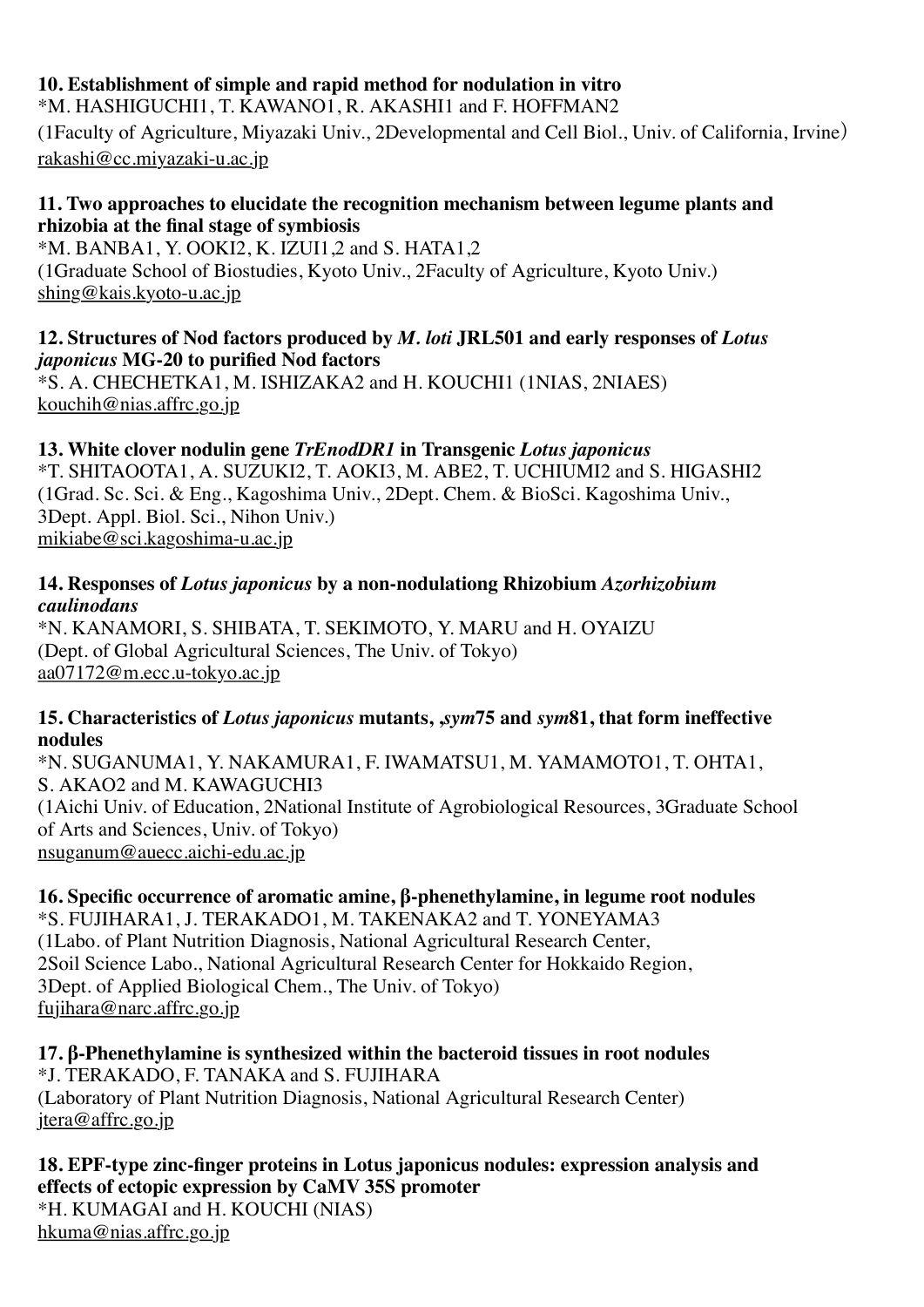#### **19. Characterization of Transgenic** *Lotus japonicus* **Carrying Sense- and Anti-sense Uricase Genes**

\*K. SHIMOMURA, K. TAKANE, M. NOMURA, H. KOUCHI and S. TAJIMA (Dept. Life Science, Kagawa Univ., Inst. Agrobiological Sciense, Tsukuba ) s00g633@stmail.ag.kagawa-u.ac.jp

#### **20. Expression analyses of two isoforms of phosphoenolpyruvate carboxylases (PEPCs) and a PEPC kinase of** *Lotus japonicus*

T. NAKAGAWA1, \*T. IZUMI2**,** M. BANBA2, Y. UMEHARA3, H. KOUCHI3, K. IZUI1,2, S. HATA1,2 (1Graduate School of Agriculture, Kyoto Univ., 2Graduate School of Biostudies, Kyoto Univ., 3National Institute of Agrobiological Science) shing@kais.kyoto-u.ac.jp

#### **21. Characterization of mitochondrial phosphate transporter from** *Lotus japonicus* \*K. NAKAMORI1, R. TAKABATAKE2, K. IZUI1,2, S. HATA1,2

(1Graduate School of Biostudies, Kyoto Univ., 2Graduate School of Agriculture, Kyoto Univ.) shing@kais.kyoto-u.ac.jp

## **22.Morphological and biochemical characterization of Super Root in** *Lotus corniculatus* **L.** \*T. KAWANO1, R. AKASHI1 and F. HOFFMANN2

(1Faculty of Agriculture, Miyazaki Univ., 2Developmental and Cell Biology, Univ. of California, Irvine)

rakashi@cc.miyazaki-u.ac.jp

## **23. Chalcone isomerase isozymes in** *Lotus japonicus*

\*N. SHIMADA, T. AOKI and S. AYABE (Dept. Appl. Biol. Sci., Nihon Univ.) 98abs6069@brs.nihon-u.ac.jp

### **24. Construction of AFLP markers in** *Lotus japonicus*

\*M. YOSHIKAWA1, M. TAKETA1, M. HAYASHI2, K. HARADA2, S. KAWASAKI3, M. HAYASHI1, Y. MUROOKA1 (1Grad. school of Engneering, Osaka Univ., 2Grad. school of science and Techonology, Chiba Univ., 3National Institute of Agrobiological Resourses) makoto1@bio.eng.osaka-u.ac.

#### **25. Morphological characteristics of Japanese germplasm collection of** *Lotus japonicus* **in the sowing year**

\*S.ISOBE, M. GAU and K.HIROI (National Agricultural Research Center for Hokkaido Region) sisobe@affrc.go.jp

**26. Actinorhizal plant** *Hemoglobin* **genes in symbiotic between** *Alunus firma* **and** *Frankia* \*F. SASAKURA1, K. TAKENOUCHI1, M. ABE2, T. UCHIUMI2, A. SUZUKI2, S. HIGASHI2 (1Grad. Sc. Sci. & Eng., Kagoshima Univ., 2Dept. Chem. & BioSci., Kagoshima Univ.) mikiabe@sci.kagoshima-u.ac.jp

# **27. Salt tolerance of actinorhizal plants and symbiont** *Frankia*

\*C. TANI and H. SASAKAWA (Fac. of Agr., Okayama Univ.) dns12506@cc.okayama-u.ac.jp, sasakawa@cc.okayama-u.ac.jp

## **28.** *Sesbania rostrata* **phosphoenolpyruvate carboxylase isoform that acts as both**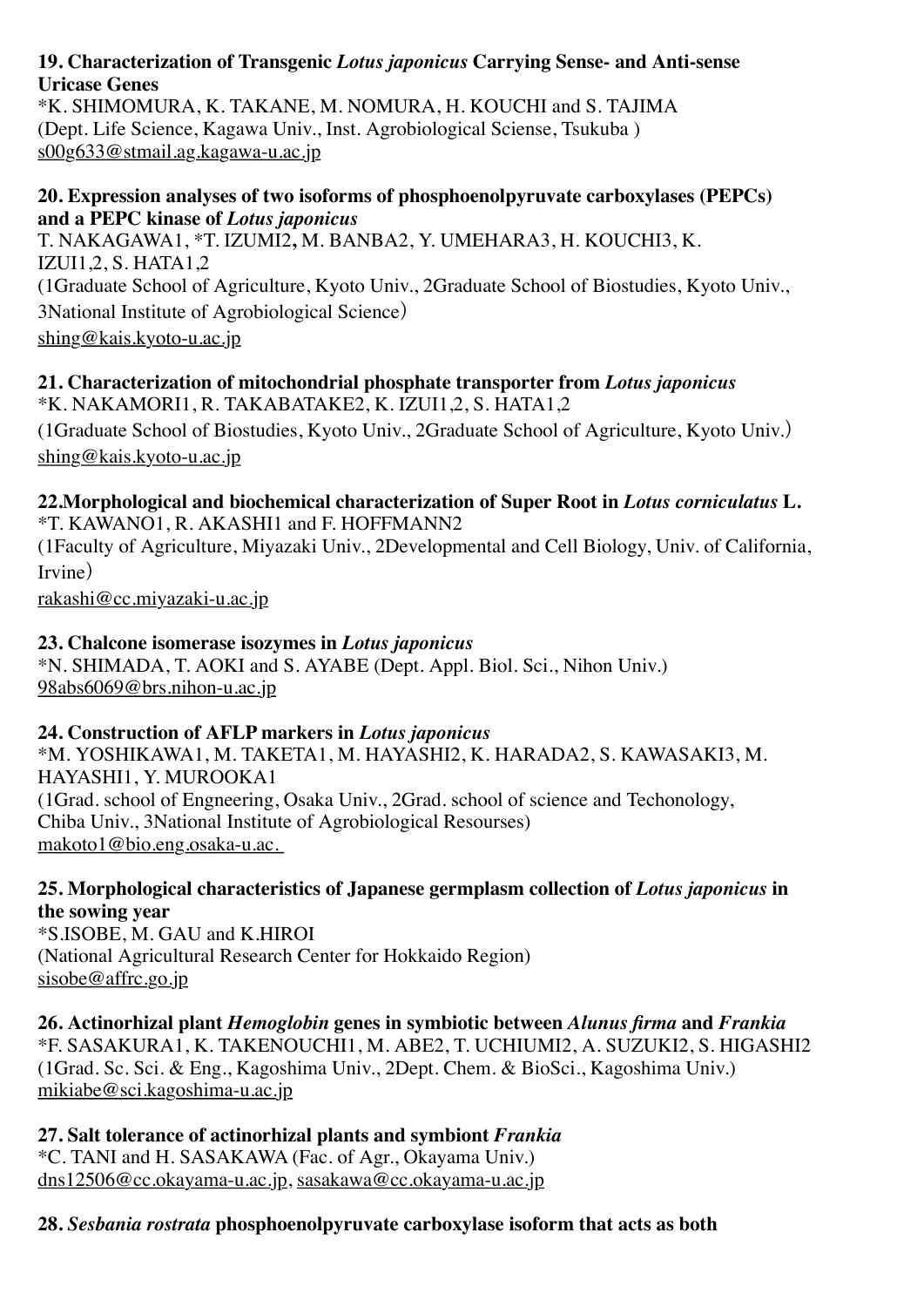#### **a nodule-form and a root-form**

\*T. AONO1 and H. OYAIZU2 (1National Institute Livestock and Grassland Science, 2Grad. School of Agricultural and Life Sciences, The Univ. of Tokyo) aonot@affrc.go.jp

#### **29. Screening of nitrogen fixing bacteria in the rhizosphere of rice**

\*T. HASEGAWA and T. UOZUMI (Dept. of Life Sciences, Meiji Univ., School of Agriculture) uozumi@isc.meiji.ac.jp

#### **30. Colonization of inoculated endophytic diazotrophs on calli derived from apical meristem in sugarcane**

\* Y. Kutsuna1, T. Gondo 1, R. Akashi 1 and S. Akao 2 (1Miyazaki Univ., 2National Institute of Agrobiological Sciences) rakashi@cc.miyazaki-u.ac.jp

**31. Non-symbiotic plants associated a nitrogen feed by polysaccharide bioflocculant** Y. TAKIGUCHI1, \*T. KOBAYASHI1, K. NAKATA2, K. SINOTUKA1, M. OHSHIMA1, Y. YAZAWA1, T. YAMAGUCHI1 and R. KURANE3 (1Chem. of Organic Resources Labo., Dept. of Industrial Chem., Faculty of Tech., Chiba

Institute of Tech., 2Japan Bioindustry Association, 3Chiba Institute of Tech. and Biotech. Research Center, Kubota corporation.) p06takig@pf.it-chiba.ac.jp

### **32. Effect of arbuscular-myvorrhizaL fungi on colonization rate, phosphorus uptake and growth of hot pepper in medium containing rock phosphate**

\*B. SOHN, K. KIL-YONG and D. LEE bksohn@sunchon.ac.kr

**33. Genome sequence analysis of** *Xanthomonas oryzae* **pv.** *oryzae* \*H. OCHIAI, Y. INOUE, M. TAKEYA and H. KAKKU (National Institute of Agrobiological Sciences) ochiaih@nias.affrc.go.jp

#### **34. Sugar increase and fusarium wilt tolerance in water melon plants infected with AM fungus**

\*Y. MATSUBARA and H. FUKUI (Fac. of Agriculture, Gifu Univ.) ymatsu@cc.gifu-u.ac.jp

#### **35. Nodule bacteria symbiosis with** *Acacia* **growing Southeast Asia**

\*A. NGOM1, M. ABE2, T. UCHIUMI2, A. SUZUKI2, S. HIGASHI2 (1Grad. Sc. Sci. & Eng., Kagoshima Univ., 2Dept. Chem. & BioSci., Kagoshima Univ.) mikiabe@sci.kagoshima-u.ac.jp